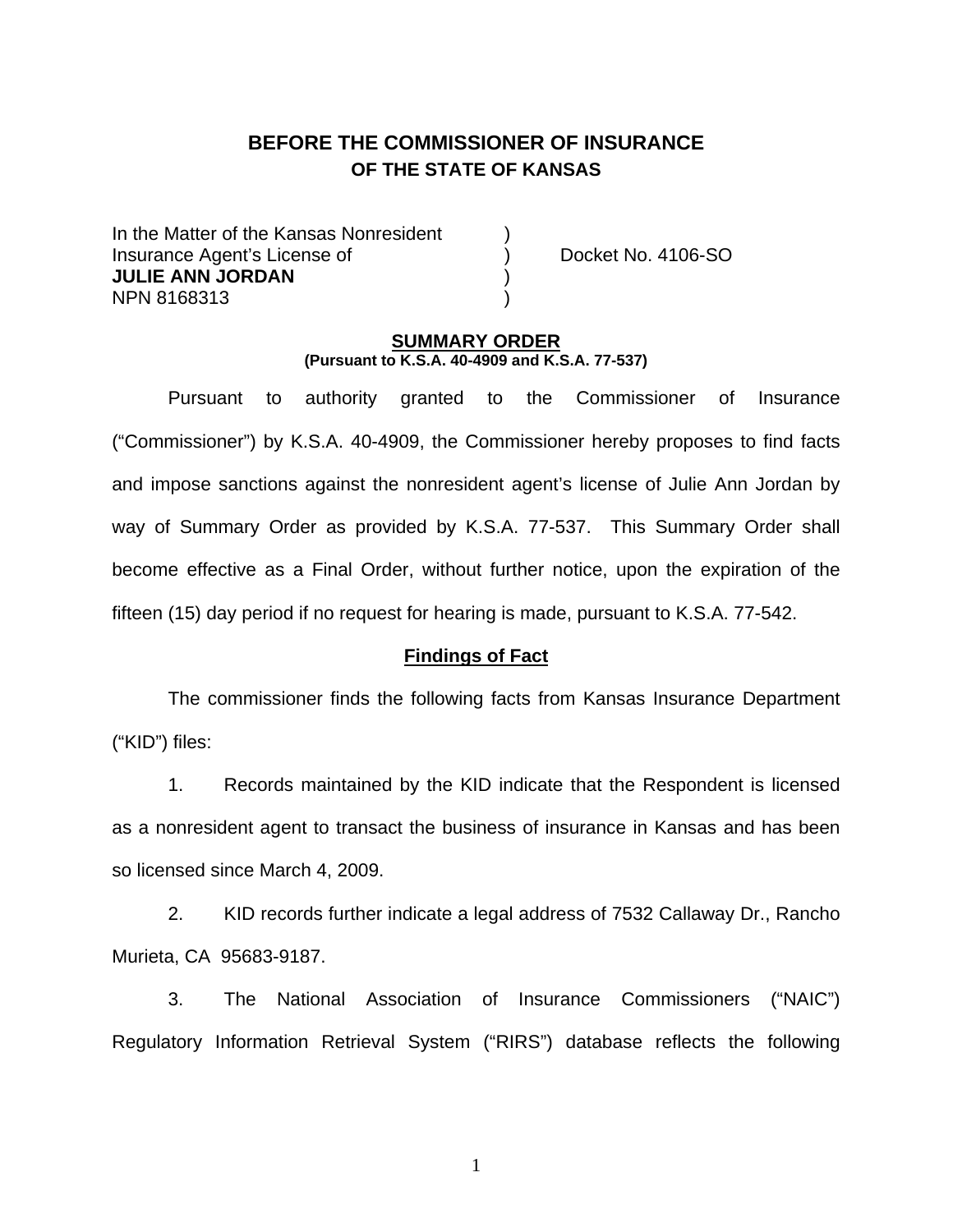actions: Respondent's California Resident License was revoked effective November

22, 2009. The reason for the revocation was: "Criminal Proceedings".

- 4. Respondent has not reported to KID the revocation of her resident license.
- 5. The undersigned staff attorney wrote to Respondent on January 27, 2010

outlining the purported violations of Kansas Law. The letter was not returned and

Respondent has not communicated with KID since the letter.

## **Applicable Law**

6. K.S.A. 40-4909(a) provides, in relevant part:

"The commissioner may deny, suspend, revoke or refuse renewal of any license issued under this act if the commissioner finds that the applicant or license holder has: (2) Violated: (A) Any provision of chapter 40 of the Kansas Statutes Annotated, and amendments thereto, or any rule and regulation promulgated hereunder (see also 40-4204(1). . .(8) Used any fraudulent, coercive, or dishonest practice, or demonstrated any incompetence, untrustworthiness, or financial irresponsibility in the conduct of business in this state or elsewhere. . .." K.S.A. 40-4909(a).

 7. The Commissioner may revoke any license issued under the Insurance Agents Licensing Act if the Commissioner finds that the interests of the insurer or the insurable interests of the public are not properly served under such license. K.S.A. 40- 4909(b).

 8. Each agent is required to report any disciplinary action of the agent's license within 30 days of said discipline. K.A.R. 40-7-9.

## **Conclusions of Law**

 9. The Commissioner has jurisdiction over Respondent as well as the subject matter of this proceeding, and such proceeding is held in the public interest. The Commissioner finds, based on the facts contained in paragraphs 3 and 4, that

2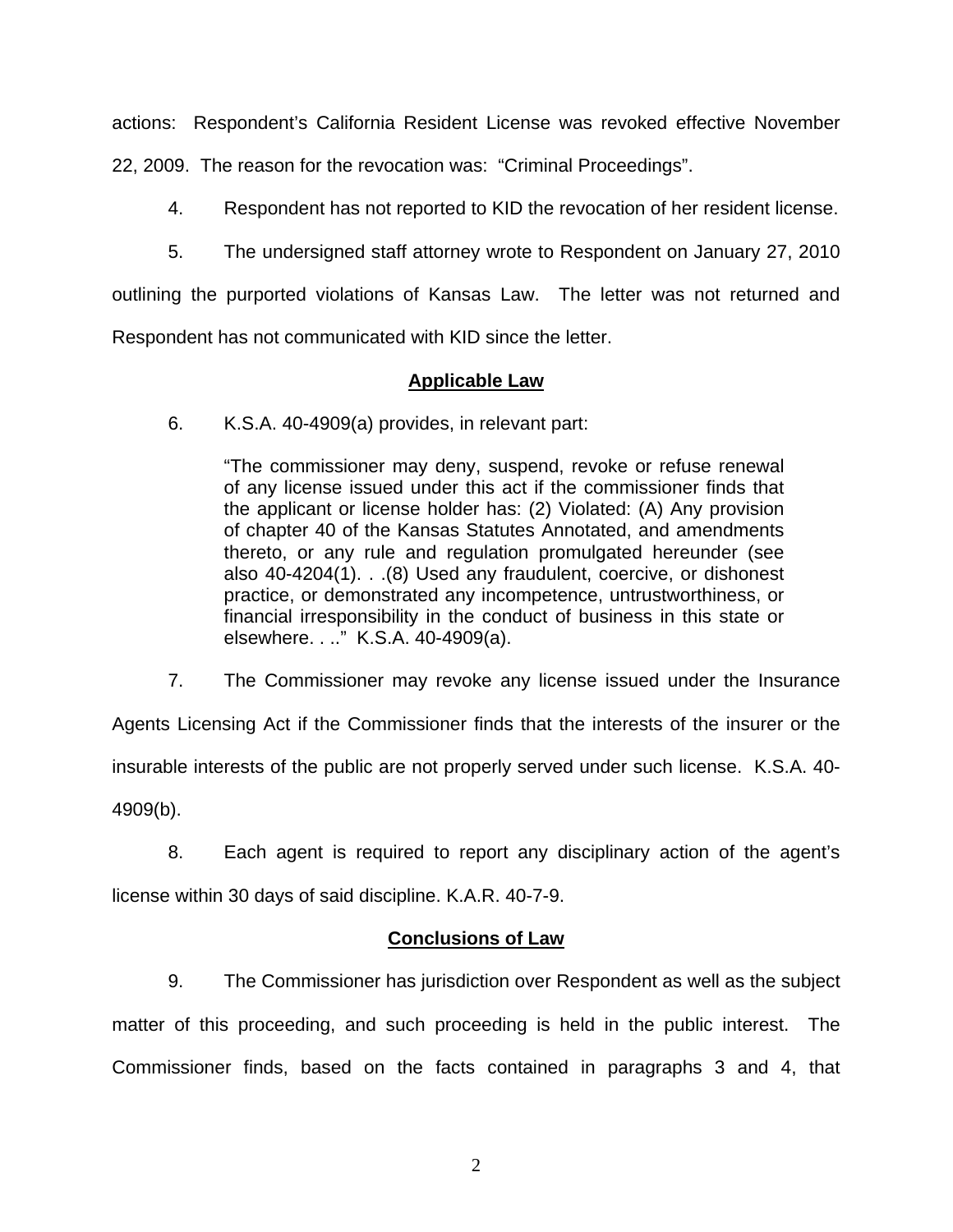Respondent has demonstrated incompetence, untrustworthiness, or financial irresponsibility in the conduct of business.

 10. Based on the Respondent's conduct and the revocation of her resident license in California, the Commissioner concludes that sufficient grounds exist for the revocation of Respondent's insurance agent's license pursuant to K.S.A. 40-4909(b) because such license is not properly serving the interests of the insurer and the insurable interests of the public.

 11. Based on the facts and circumstances set forth herein, it appears that the use of summary proceedings in this matter is appropriate, in accordance with the provisions set forth in K.S.A. 77-537(a), in that the use of summary proceedings does not violate any provision of the law and the protection of the public interest does not require the KID to give notice and opportunity to participate to persons other than Respondent.

**IT IS THEREFORE ORDERED BY THE COMMISSIONER OF INSURANCE THAT** the Kansas nonresident insurance agent's license of Julie Ann Jordan is hereby **REVOKED. It is further ordered,** that Julie Ann Jordan shall **CEASE and DESIST** from the sale, solicitation, or negotiation of insurance and/or receiving compensation deriving from the sale, solicitation, or negotiation of insurance conducted after the effective date of this order.

#### **NOTICE OF RIGHTS** (Pursuant to K.S.A. 77-542)

Julie Ann Jordan is entitled to a hearing pursuant to K.S.A. 77-537 and K.S.A. 77-542, the Kansas Administrative Procedure Act. If Respondent desires a hearing, she

3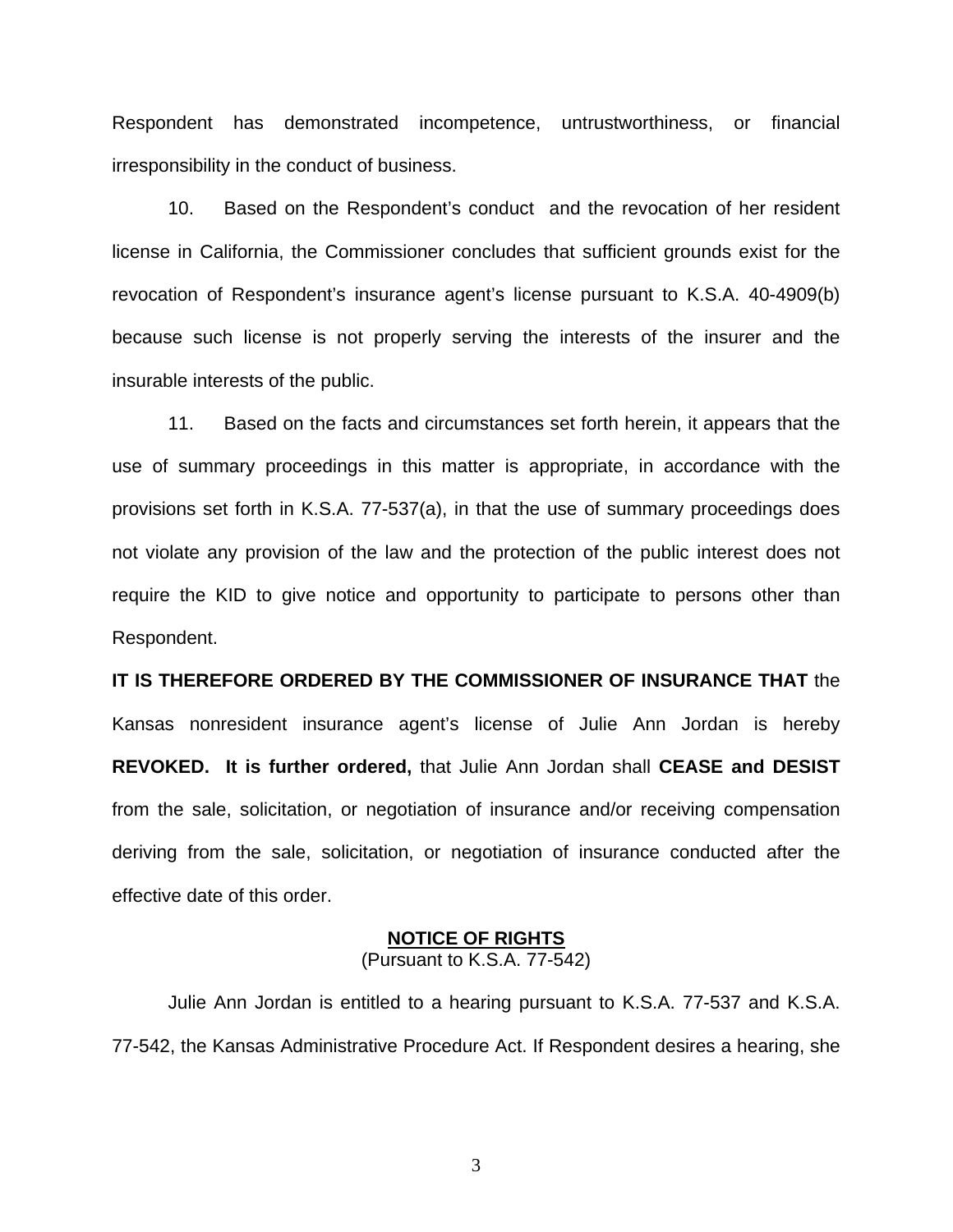must file a written request for a hearing with:

 John W. Campbell, General Counsel Kansas Insurance Department 420 S.W.  $9^{th}$  Street Topeka, Kansas 66612

This request must be filed within fifteen (15) days from the date of service of this Order. If Respondent requests a hearing, the Kansas Insurance Department will notify her of the time and place of the hearing and information on procedures, right of representation, and other rights of parties relating to the conduct of the hearing, before commencement of the same.

If a hearing is not requested in the time and manner stated above, this Summary Order shall become effective as a Final Order upon the expiration of time for requesting a hearing, pursuant to K.S.A. 77-613. In the event Respondent files a Petition for Judicial Review, pursuant to K.S.A. §77-613(e), the agency officer to be served on behalf of the Kansas Insurance Department is:

 John W. Campbell, General Counsel Kansas Insurance Department 420 S.W.  $9<sup>th</sup>$  Street Topeka, Kansas 66612

 **IT IS SO ORDERED THIS \_\_26th\_\_ DAY OF \_\_\_\_\_\_\_MARCH\_\_\_\_\_\_\_\_, 2010,** 





 \_/s/ Sandy Praeger\_\_\_\_\_\_\_\_\_\_\_\_\_\_\_\_ Sandy Praeger DEPARTMENT VAN COMMISSIONER OF INSURANCE

> /s/ John W. Campbell John W. Campbell General Counsel